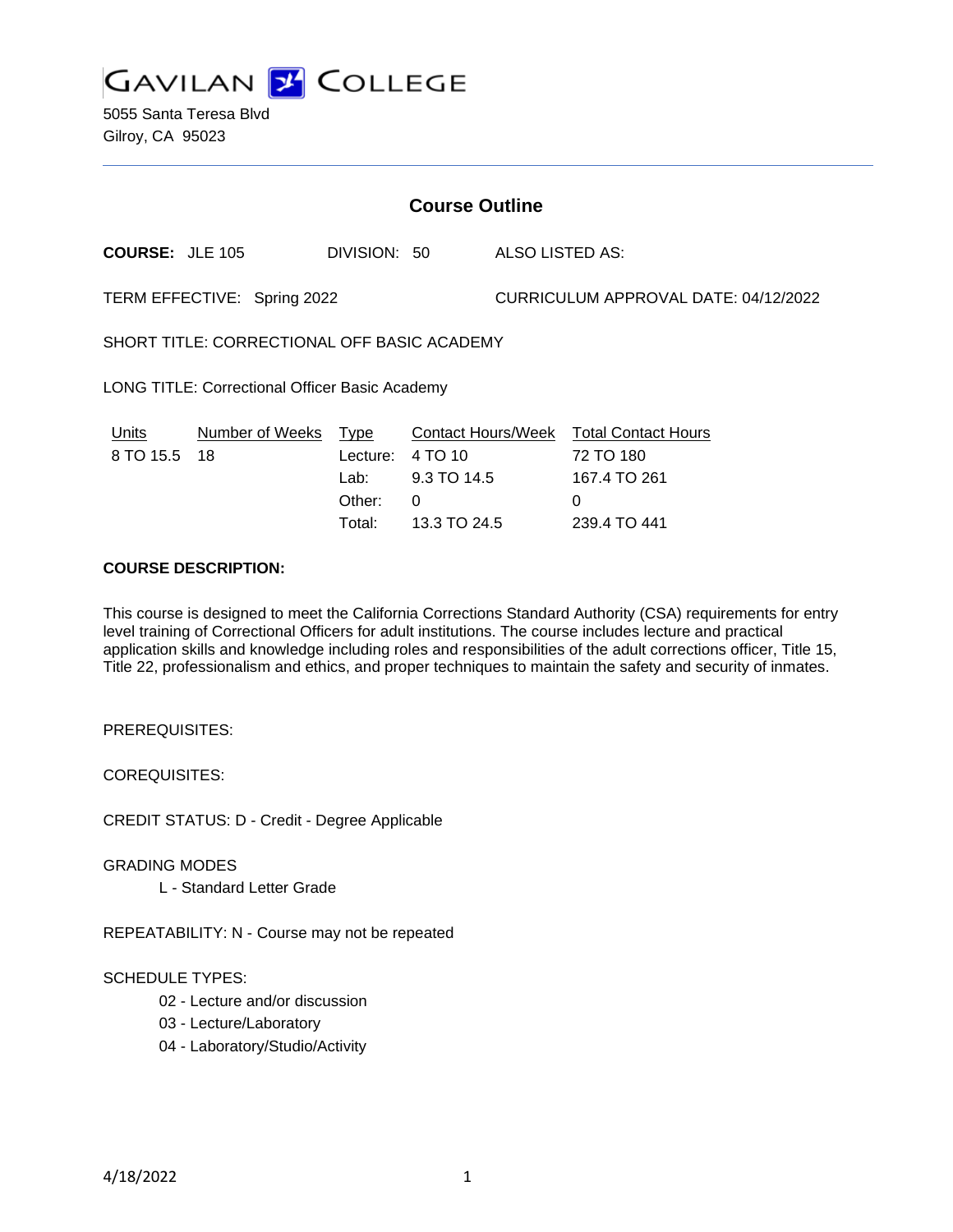### **STUDENT LEARNING OUTCOMES:**

By the end of this course, a student should:

1. Identify the major roles and responsibilities of the correctional officer and use of force policies.

2. Demonstrate defensive tactics skills including: falling, control holds, take downs, and ground control techniques.

3. Demonstrate report writing techniques focusing on content, organization and mechanics.

## **COURSE OBJECTIVES:**

By the end of this course, a student should:

1. Demonstrate proper use of force techniques, supervision of inmates and understand constitutional rights.

## **CONTENT, STUDENT PERFORMANCE OBJECTIVES, OUT-OF-CLASS ASSIGNMENTS**

Curriculum Approval Date: 04/12/2022

## **LECTURE CONTENT:**

- I. Agency Specific Training Intervention (6-10 hours)
- II. California Criminal Justice System Orientation (8-16 hours)
- a. Roles and Responsibilities of the Adult Corrections Officer

b. Adult Criminal Justice System and Process

- III. Codes, Statutes, and other legal documents (6-16 hours)
- a. Legal Foundations of Incarceration
- b. Reference Use of the Codes
- c. Constitutional Rights, Civil Rights and Case Law
- d. Legal Issues Regarding Confidentiality and Accessing Records
- e. Laws of Arrest
- IV. Professionalism and Ethics 6-16 hours)
- a. Professionalism and Ethics and the Correctional Officer
- V. Classification of Inmates (8-28 hours)
- a. Factors Affecting Classification
- b. Implications of Classification
- c. Gangs and Subcultures in Intuitions
- VI. Distribution of Supplies and Commissary ( 6 16 hours)
- a. Legal Issues
- b. Principles and Problems
- c. Distribution of Commissary Goods
- VII. Screening and Monitoring of Visitors ( 6-26 Hours)
- a. Legal Issues
- b. General Visitation
- c. Professional Visitation
- VIII. Screening and Distribution of Mail (5 12 hours)
- a. Legal Issues
- b. Processing Non-legal Mail
- c. Processing Legal Mail
- d. Distribution of Mail
- IX. Testifying in Court (8-24 hours)
- a. Preparation for Testifying in Court
- b. Court Appearances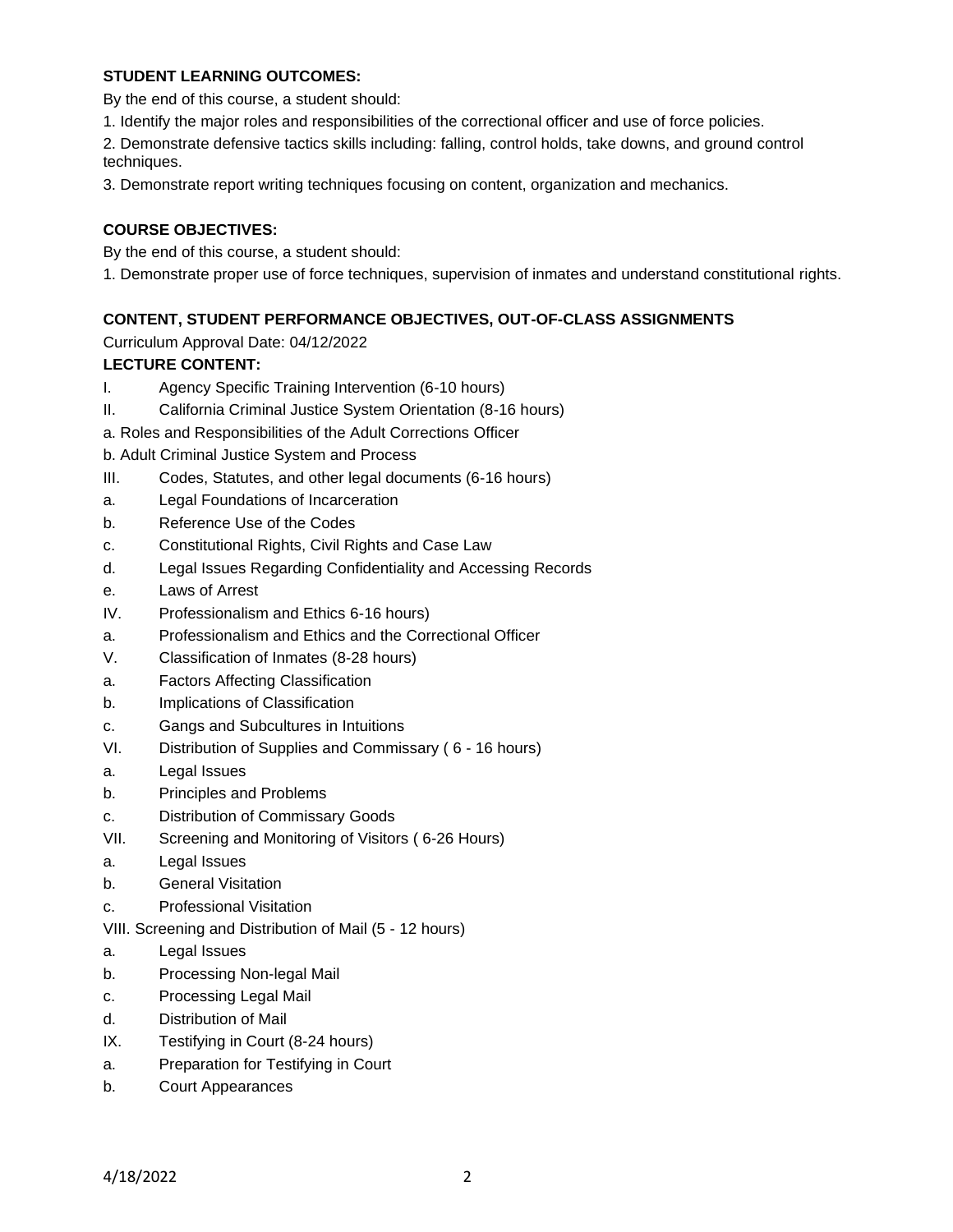### X. Gang Awareness ( 7 - 16 hours)

- a. Gang Territory and Communication
- b. Tattoos
- c. Active Gang Members
- XI. Cultural Diversity (12-16 Hours)
- a. Historical and Current Cultural Composition of California
- b. Stereotype
- c. Valuing Diversity within the Community

# **LAB CONTENT:**

- I. Contraband ( 4- 11 Hours)
- a. Identifying Contraband
- b. Handling Contraband
- c. Evidence
- II. Interpersonal, Tactical and Practical Communications (10-12 hours)
- a. Interpersonal Communications
- b. Communications with Co-Workers
- c. Responding to Telephone Calls
- d. Responding to Radio Calls
- III. PC832 Arrest and Control Techniques/ Defensive Tactics and Restraints (33 50 hours)
- a. Principles of Use of Force
- b. Principles of Use of Restraints
- c. Defensive Tactics -Footwork and Balance
- d. Defensive Tactics Falling
- e. Defensive Tactics Control Holds
- f. Defensive Tactics Take Downs
- g. Defensive Tactics Ground Control Techniques
- h. Handcuffing and Searching a Handcuffed Inmate
- i. Mechanical Restraints and Safety Cells
- j. Defensive Tactics Escaping Techniques
- k. Cell Extractions
- l. Baton Use
- IV. Booking and Receiving (8-16 hours)
- a. Receiving Inmates
- b. Booking Inmates
- c. Processing New Inmates Prior to Housing
- d. Orienting New Inmates
- e. Issuing Supplies to New Inmates
- V. Releasing (8-10 hours)
- a. Verifying Identity Prior to Release
- b. Returning Property Prior to Release
- c. Reviewing Bail Bonds
- d. Processing Release on Own Recognizance
- e. In Custody Releases
- f. Time Served Releases
- VI. Maintaining Security (32-40 hours)
- a. Basic Precautions
- b. Searching the Facility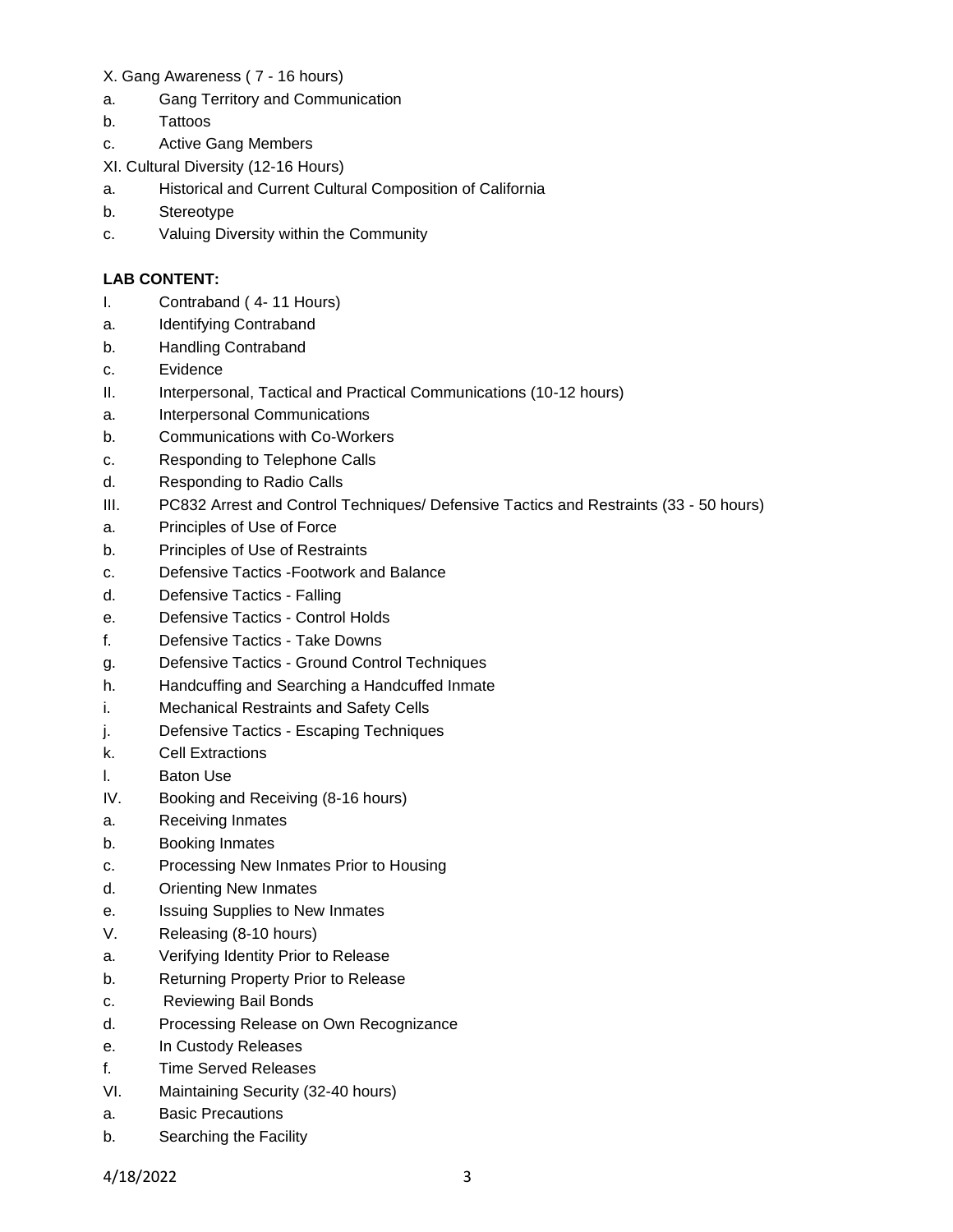- c. Security Rounds
- d. Counting and Locating Inmates
- e. Conducting Searches of Inmates
- VII. Reporting and Record Keeping (8-16 Hours)
- a. Assessment and overview
- b. Writing for Local Corrections Content
- c. Writing for Local Corrections Organization
- d. Information Gathering and Note Taking
- e. Writing for Local Corrections Mechanics
- f. Report Writing practice
- g. Report Writing Testing
- VIII. Supervising Inmates ( 16-32 hours)
- a. Movement Within the Facility
- b. Supervising Meals
- c. Supervision Cleaning of Cells
- d. Supervising Recreation
- e. Supervising Use of the Telephone
- f. Disturbances and Disputes
- g. Progressive Discipline
- h. Inmate Grievances
- i. Manipulation of Staff By Inmates
- IX. Monitoring Psychological and Physical Health ( 8 12 hours)
- a. Legal Issues
- b. Mental Health Issues
- c. Suicide Issues
- d. Indicators of Substance Abuse
- e. Indicators of Physical / Mental Problems
- f. Assisting Medical Personnel in the Distribution of Medication
- X. Management of Inmate Workers ( 4-8 hours )
- a. Selection of Inmate Workers
- b. Assignment of Responsibilities to Inmate Workers
- XI. Transport Outside of the Facility ( 4- 6hours)
- a. Preparation for Transport
- b. Transport Procedure
- XII. Emergency Procedures ( 18-20 hours)
- a. Emergency Planning
- b. Fire and Life Safety
- XIII. Physical Tasks and Conditioning (8-12Hours)
- a. Orientation Physical Conditioning Basics
- b. Conditioning Exercises
- c. Initial Assessment
- d. Final Assessment and Fitness Planning
- XIV. First Aid and CPR ( 16 hours)
- a. Medical Emergencies
- b. Bloodborn Pathogens
- c. Personal Protective Equipment
- d. EMS First Responders Cardiopulmonary Resuscitation for Adults, Children and Infants
- e. Automated External Defibrillators (AED)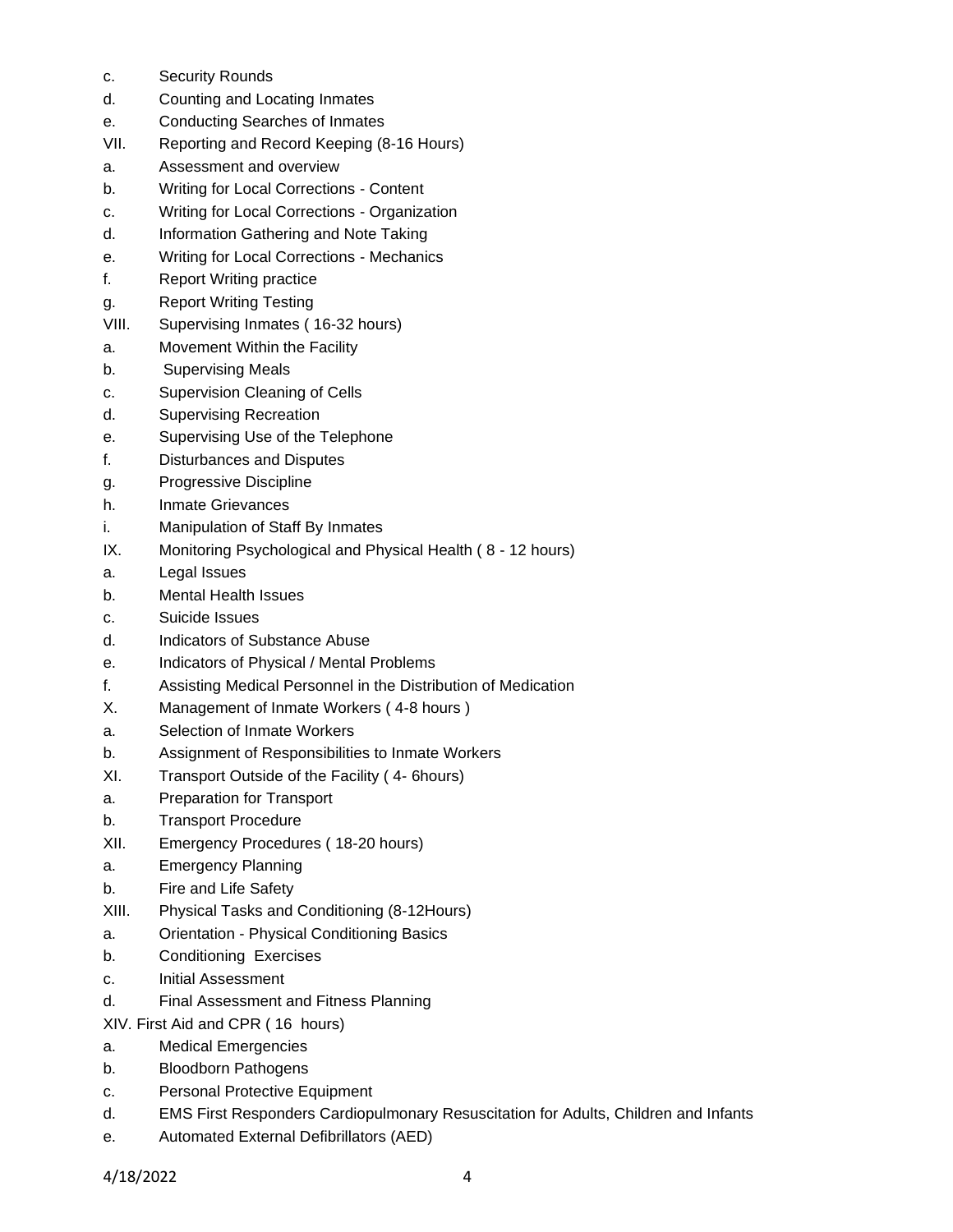XV. Chemical Agents ( 8 Hours)

- a. OC Spray
- b. Special Issues

#### **METHODS OF INSTRUCTION:**

Lecture, discussion and demonstration will serve as the medium of instruction. Individual guidance will be provided as required.

#### **OUT OF CLASS ASSIGNMENTS:**

Required Outside Hours 80 Assignment Description Read Text and Handouts Extended class will have 70 additional outside hours

Required Outside Hours 30 Assignment Description Practice defensive tactics footwork, control holds and the use of restraints. Extended course will have 71 hours of additional outside skills practice.

Required Outside Hours 34 Assignment Description Written Reports, Incident Reports, Injury Reports, Crime reports Extended class will have an additional 75 hours of report writing.

#### **METHODS OF EVALUATION:**

Writing assignments Evaluation Percent 20 Evaluation Description Written police reports

Skill demonstrations Evaluation Percent 50 Evaluation Description Class Performance/s; Field Work; Performance Exams

Objective examinations Evaluation Percent 30 Evaluation Description Multiple Choice; True/False; Matching Items; Completion

#### **REPRESENTATIVE TEXTBOOKS:**

California Penal Code. State of California: Gould Publications,2022. Reading Level of Text, Grade: 12 Verified by: Doug Achterman Recommended Other Texts and Materials Instructor Handouts, Department Policy, Games Criminals Play